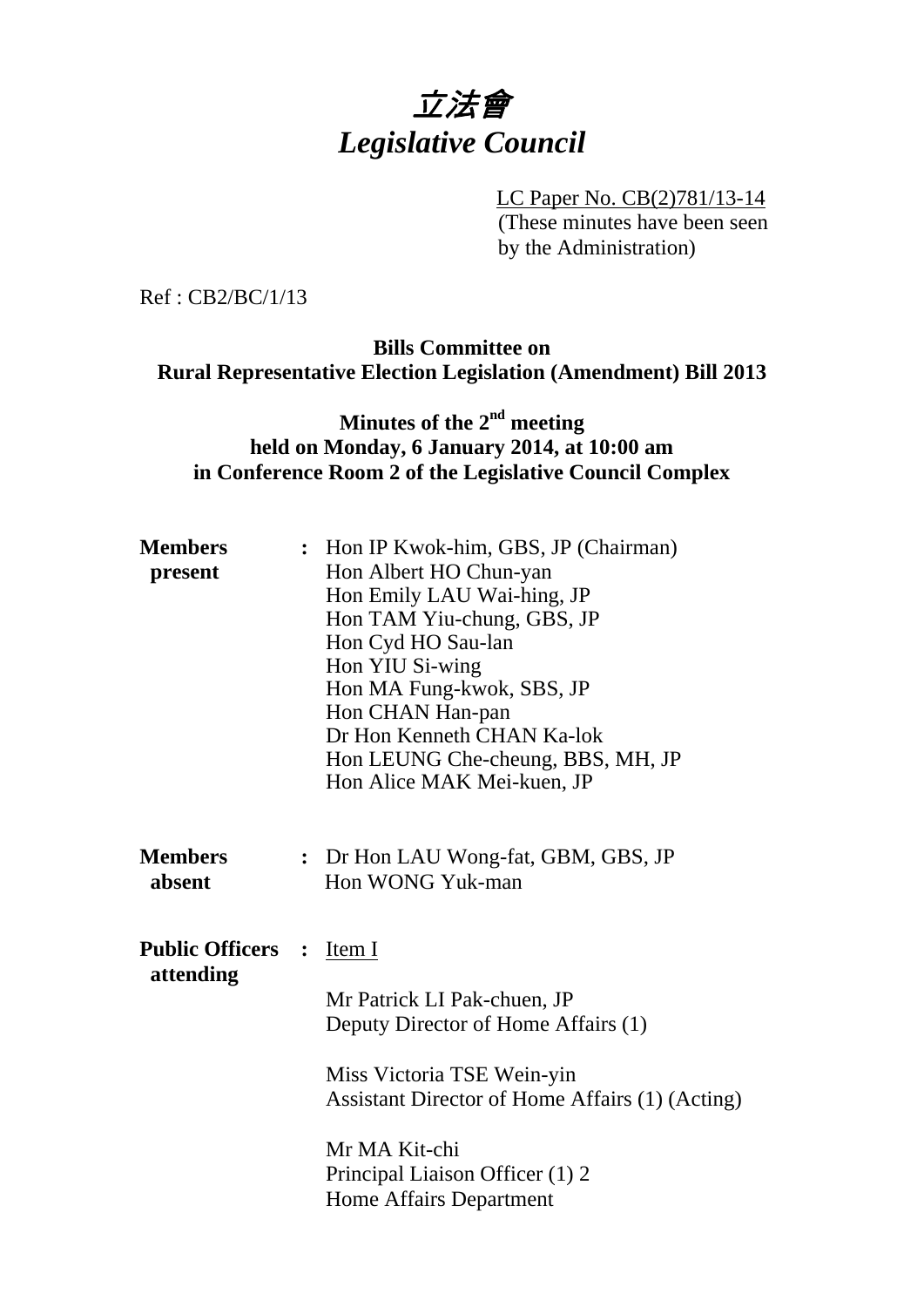Mr Gilbert MO Sik-keung Deputy Law Draftsman (Bilingual Drafting and Administration) Department of Justice

**Attendance :** Item I  **by invitation**   *Session One*  Peng Chau Rural Committee Mr Ken WONG Hon-kuen Chairman Wong Wai Tsak Tong Mr WONG Tang-kin Chairman Individual Mr WONG Wai-ki Individual Mr WONG Kwok-kong Individual Mr WONG Kin-hoi **Individual** Mr WONG Siu-cham Individual Mr WONG Chiu-tak Individual

Mr WONG Kam-hong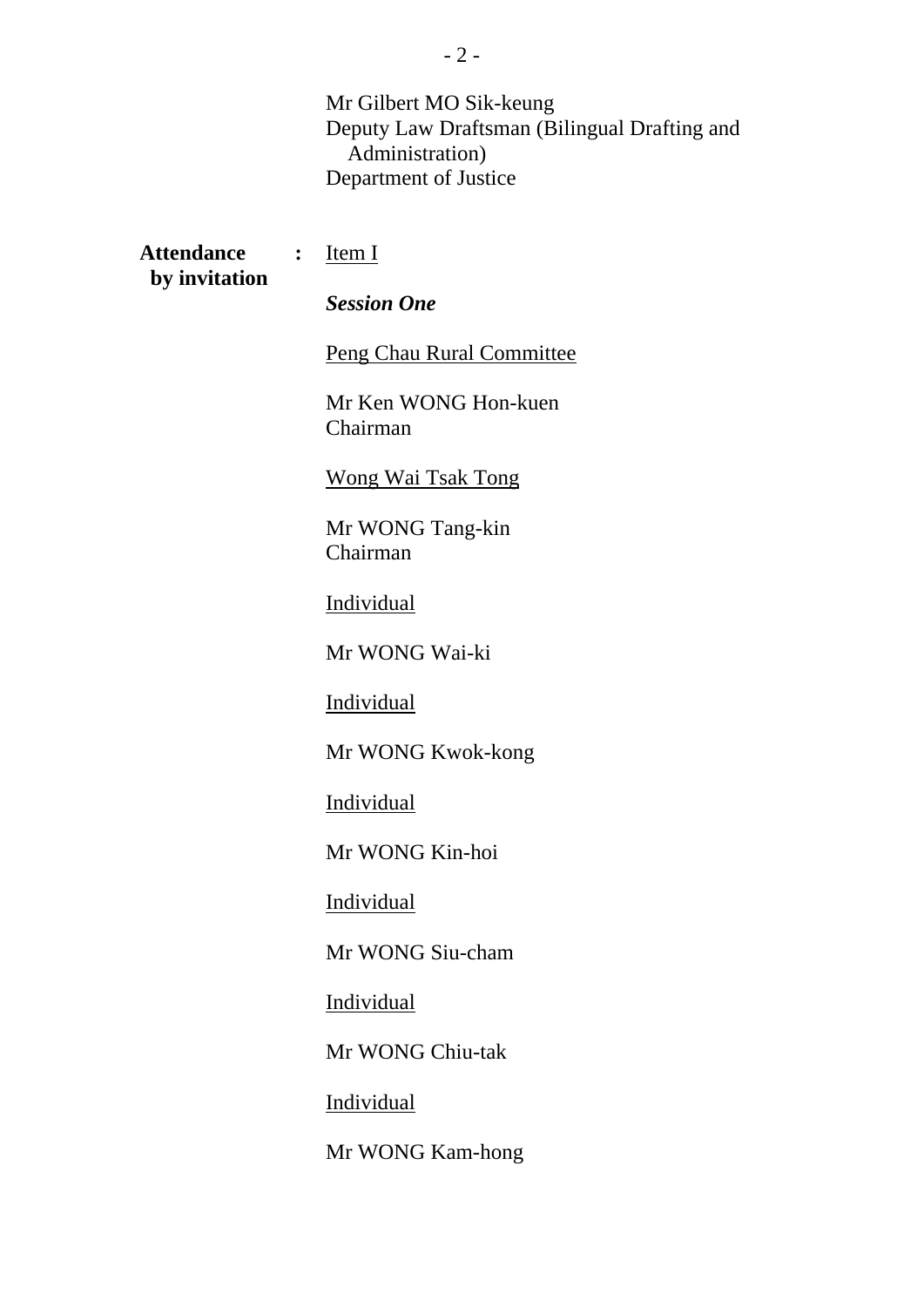Individual

Mr WONG Po-chung

**Individual** 

Mr WONG Wan-leung

Individual

Mr WONG Hung-hee

Individual

Mr WONG Chiu-kuen

Cheung Chau Kai-Fong Society

Mr KWOK Cheuk-kin Chairman

Individual

Ms TSANG Sau-ho

Individual

Mr LEUNG Wai-neng

Individual

Mr CHOW Yuk-tong, BBS, MH Chairman of Islands District Council

Individual

Mr ON Hing-ying Member of Islands District Council

Heung Yee Kuk New Territories

Mr MAN Chen-fai Ex-Officio Executive Councillor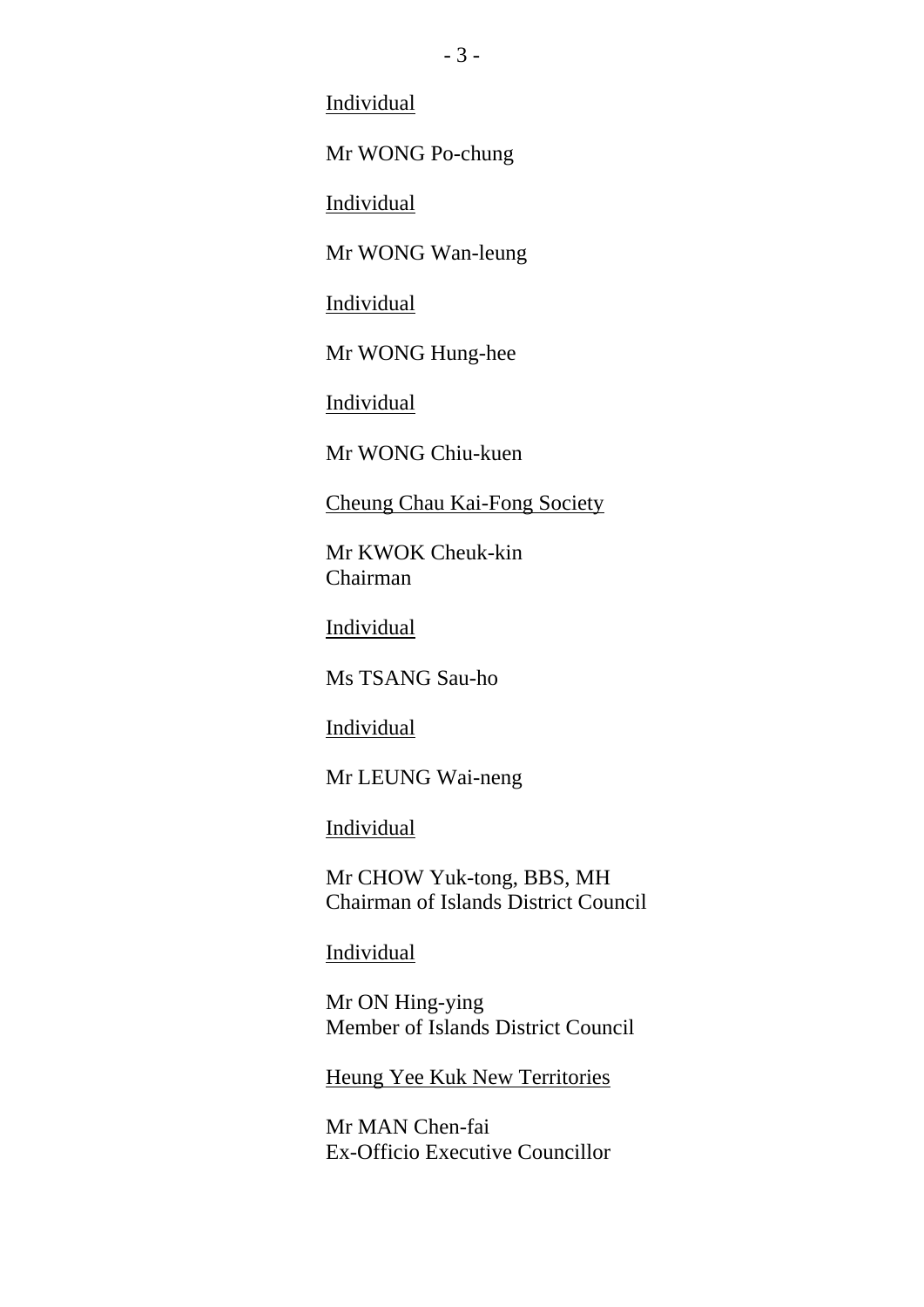Peng Chau Hoi Fung Clan's Association

Mr ON Hing-yau Vice-Chairman

Peng Chau Chung Shan Association Ltd.

Mr WONG Hoi-yue Honorary President

**Individual** 

Mr ON Ka-yim

*Session Two*

Individual

Mr KWOK Heung

Individual

Mr LAW Sai-ko

Individual

Mr LO Shui-shun

Individual

Mr ON Sing-yick

**Individual** 

Ms FAN Miu-king

Cheung Chau Rural Committee

Mr YUNG Chi-ming, MH Chairman

Individual

Mr CHEUNG Ming-fai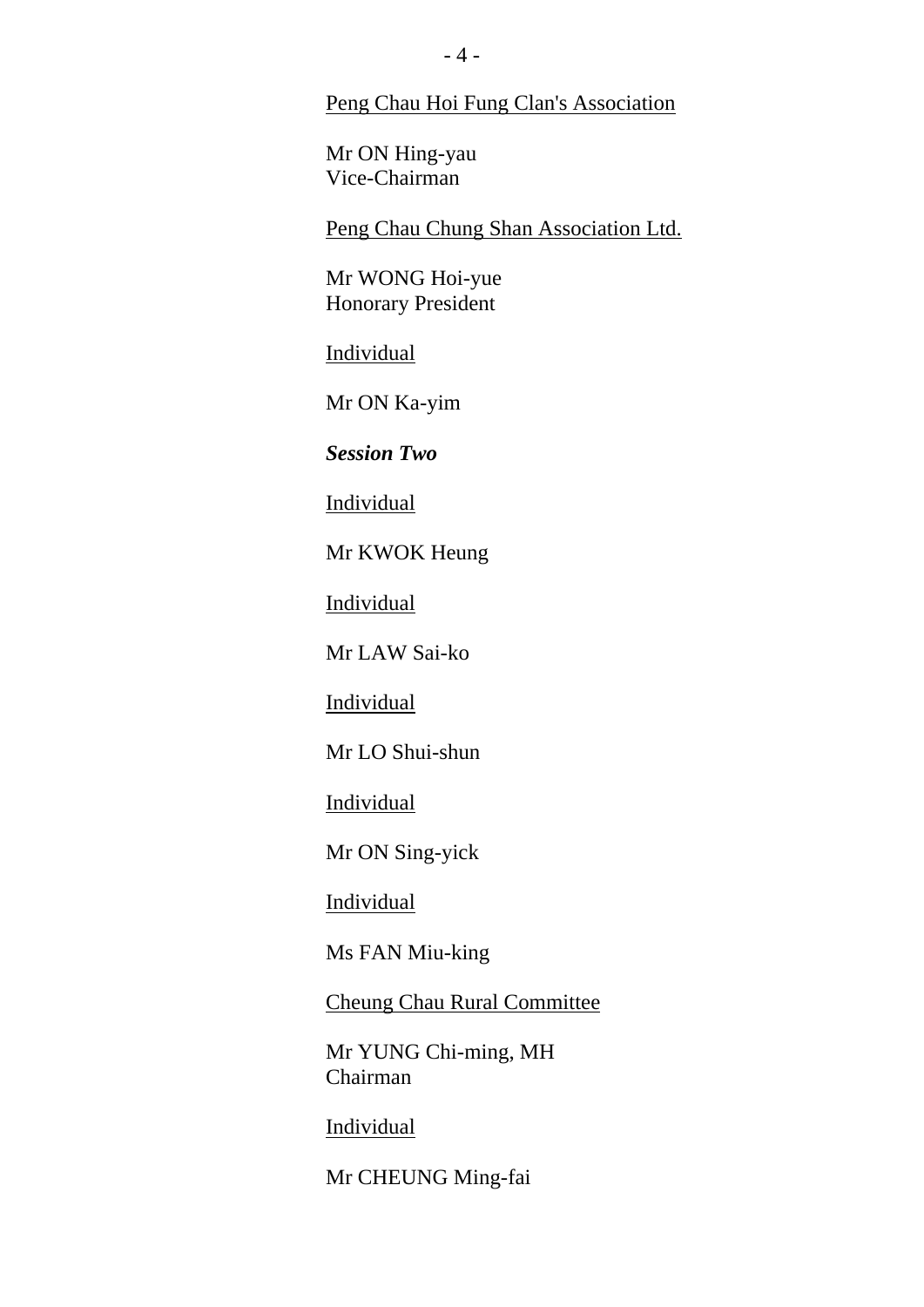**Individual** 

Mr WONG Fai-man

Individual

Mr LI Wing-sang

Individual

Mr Rico LO Wan-kai

Individual

Ms Mealoha KWOK Wai-man

Cheung Chau Island Women's Association Ltd.

Ms LEE Kwai-chun, MH President

Individual

Mr CHAN Tak-ming

Hong Kong Fishermen's Association (Cheung Chau Office)

Mr PANG Wah-kan **Officer** 

**Individual** 

Mr Patrick CHO

Individual

Ms CHAU Chuen-heung, BBS, MH, JP Vice-Chairman of Islands District Council

*Session Three*

Individual

Mr YIP Siu-hong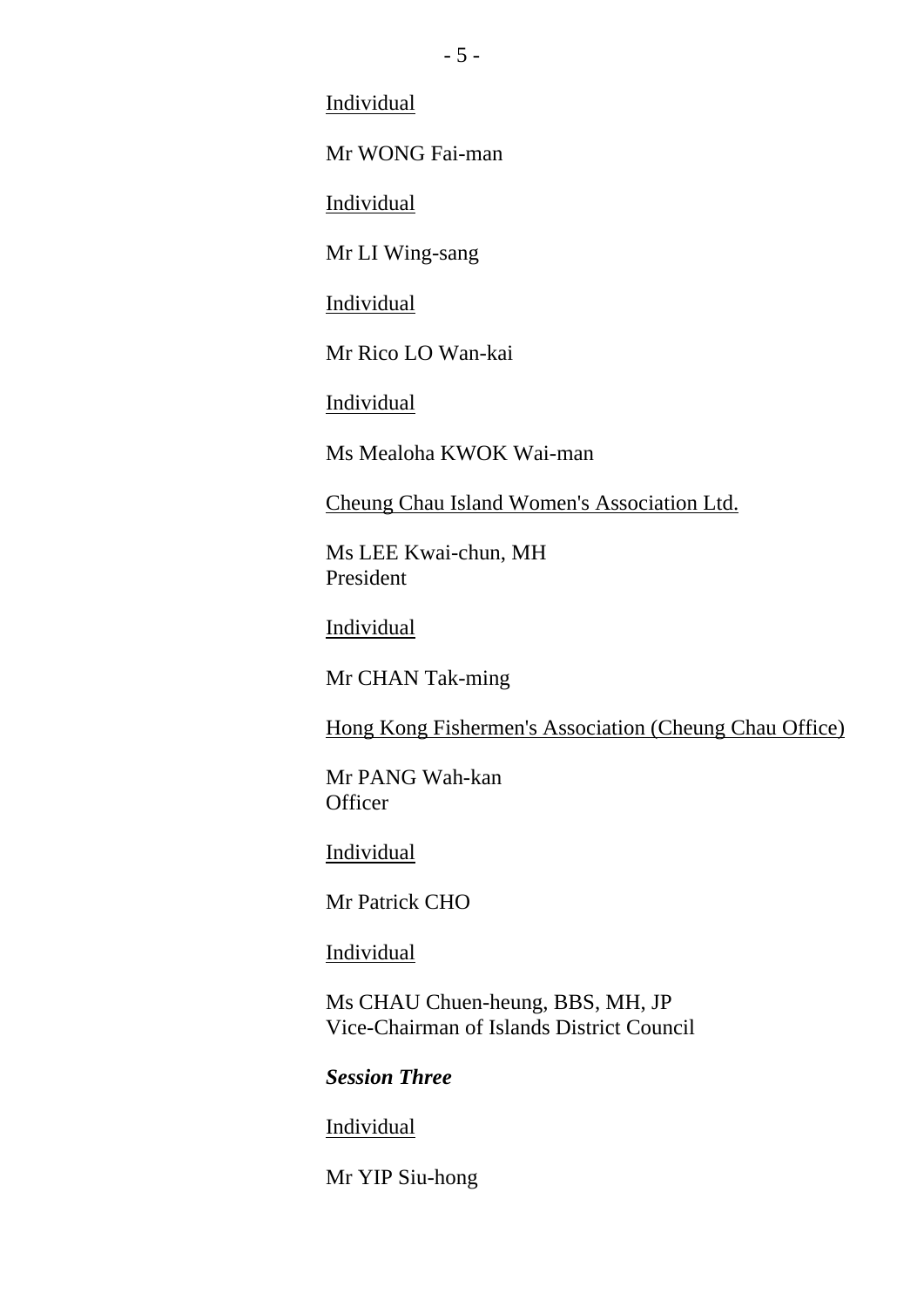中國香港致公協會

Mr HO Chi-wai Member

長洲居民事務委員會

Mr LEUNG Hon-wai Chairman

離島旅遊協進會

Mr LAW Yun-wah Member

中國香港珠三角漁農畜牧聯合會

Ms KWONG Wai-kuen Member

中國香港高等教育中醫藥協進會

Mr KWONG Sai-loi Member

Individual

Ms CHUNG Chui-ling

Hong Kong Cheung Chau Bun Festival Committee

Mr HO Lai-on Vice-Chairman

Individual

Mr LUK Sheung-lai

Cheung Chau Wai Chiu County Association Ltd.

Mr CHAN Man-kwong President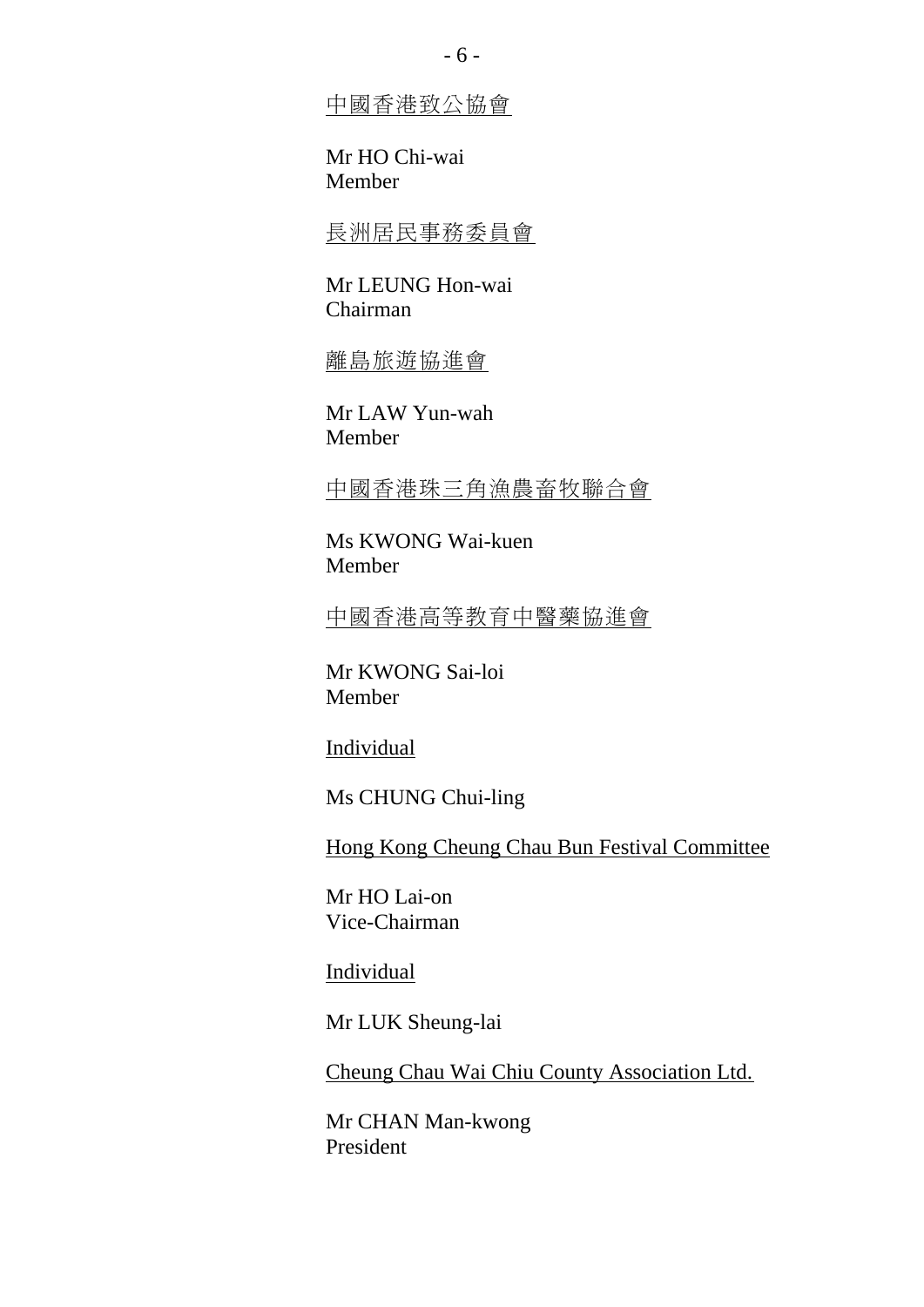|                               |                | Individual                                           |
|-------------------------------|----------------|------------------------------------------------------|
|                               |                | Mr LAI Tze-man<br>Member of Islands District Council |
|                               |                | Individual                                           |
|                               |                | Mr LEUNG Ko-kee                                      |
|                               |                | Individual                                           |
|                               |                | Mr LEE Man-on                                        |
|                               |                | Individual                                           |
|                               |                | Mr LEE Chi-ngan                                      |
| <b>Clerk</b> in<br>attendance |                | : Ms Alice LEUNG<br>Chief Council Secretary (2) 2    |
| <b>Staff</b> in<br>attendance | $\ddot{\cdot}$ | Mr Bonny LOO<br><b>Assistant Legal Adviser 3</b>     |
|                               |                | Miss Josephine SO<br>Senior Council Secretary (2) 6  |
|                               |                | Miss Emma CHEUNG<br>Legislative Assistant (2) 2      |

#### Action

### **I. Meeting with deputations and the Administration**

1 The Bills Committee deliberated (index of proceedings attached at **Annex**).

2. The Bills Committee received views from the 51 deputations/ individuals attending the meeting (see **Annex**), and noted 42 written submissions from other organizations/individuals which/who did not attend the meeting (LC Paper Nos. CB(2)575/13-14(14), CB(2)575/13-14(17), CB(2)575/13-14(20)-(24), CB(2)575/13-14(27)- (52), CB(2)596/13-14(05), CB(2)596/13-14(12), CB(2)596/13-14(14), CB(2)596/13-14(17)-(18) and CB(2)611/13-14(06)-(09)).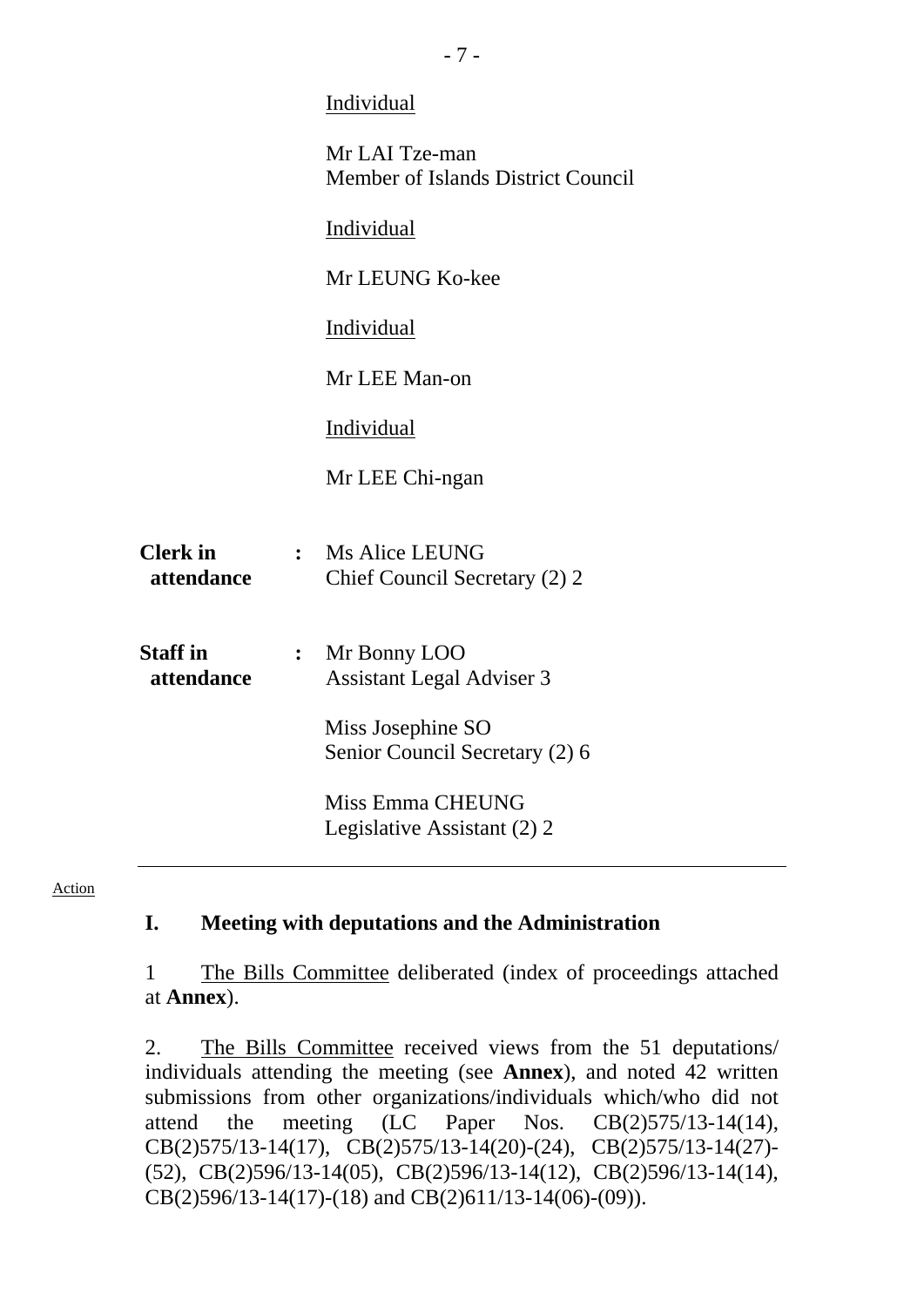Action

3. The Bills Committee noted the following views expressed by some deputations (including Peng Chau Rural Committee ("RC") and Cheung Chau RC) and individuals -

- (a) while indicating support for the Bill, it was considered necessary to respect and retain the existing "block vote" system for Kaifong Representative ("KFR") elections where each elector might vote for a number of candidates not exceeding the number of KFRs to be returned at the election concerned (i.e. a maximum of 39 for Cheung Chau and 17 for Peng Chau);
- (b) Cheung Chau and Peng Chau were integrated communities where the interests of the residents were interconnected and indivisible. Electors were familiar with the candidates' vision, conduct and contributions to the community and would vote for candidates in recognition of their contributions;
- (c) there was no unfairness under the present electoral arrangements since electors had the rights to nominate, stand for elections and vote in a fair and free manner. While electors could vote for a maximum of 39 or 17 candidates in the election for Cheung Chau and Peng Chau KFR elections respectively, they had the right to vote for less than the maximum permitted number of candidates or even one candidate. Independent candidates stood a chance to be elected; and
- (d) as the area and population of Cheung Chau and Peng Chau were not large, if Cheung Chau and Peng Chau were to be divided into as many as 39 and 17 individual constituencies by population and the "one person, one vote" election system was adopted, a candidate would only need a rather small number of votes to win a seat. This might affect the representativeness of the elected person and the overall development of Cheung Chau and Peng Chau.

4. The Bills Committee also noted that some other deputations/ individuals held opposite views, including the following -

(a) as claimed by some indigenous residents of Cheung Chau, Cheung Chau should be regarded as an "Indigenous Village" and added to the list of "Indigenous Villages" under the Village Representative Election Ordinance (Cap. 576) ("VREO"). They should be given the status of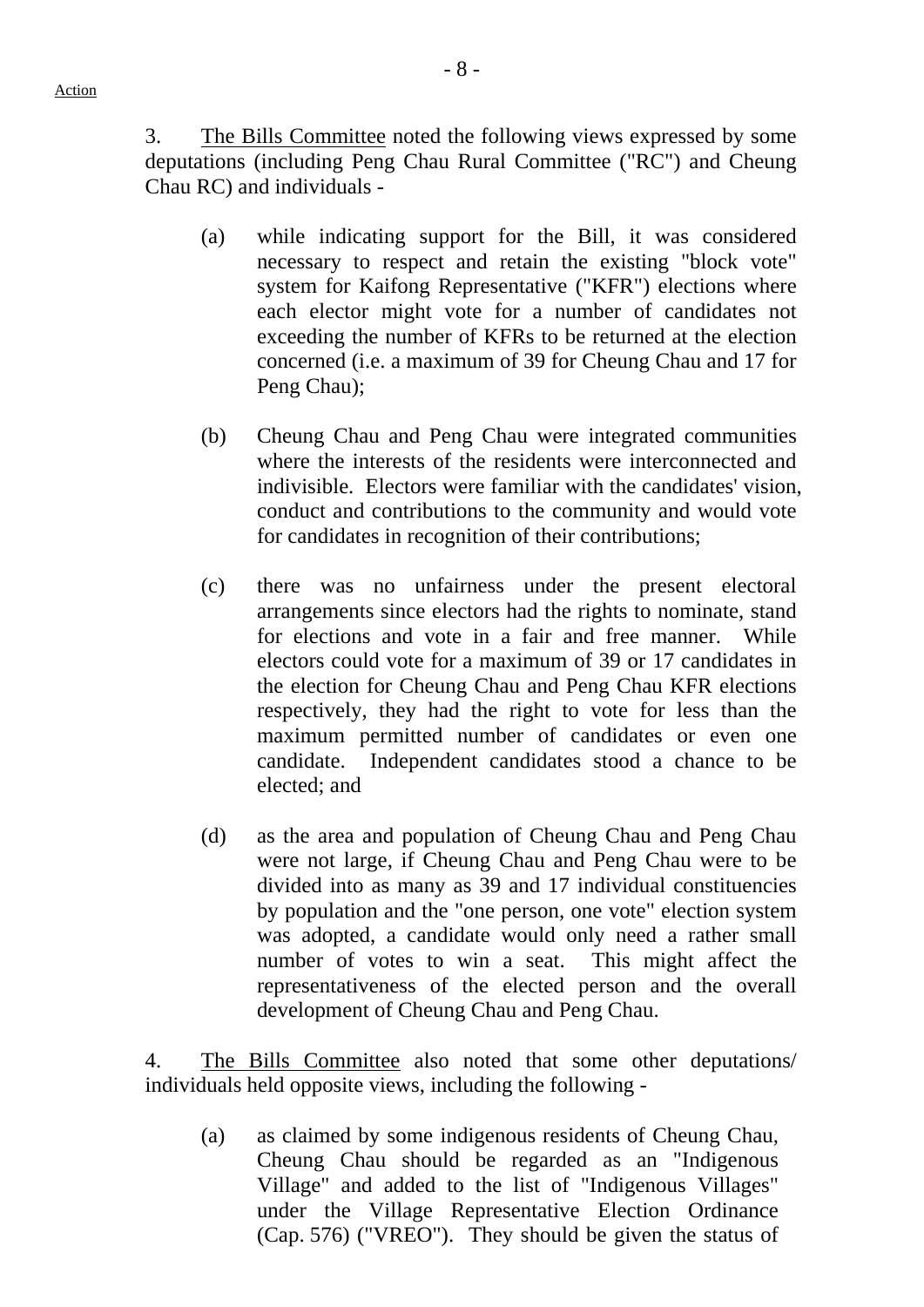Action

"Indigenous Inhabitants" and their traditional rights and interests should be protected;

- (b) the "double village heads" system (i.e. the dual representation system) should apply to Cheung Chau so that Indigenous Inhabitant Representatives as well as Resident Representatives could be elected according to VREO; and
- (c) the "block vote" system had resulted in domination by some groups of candidates in the past KFR elections. Cheung Chau should be divided into a number of constituencies and the "block vote" system should be replaced by the "one person, one vote" election system.

5. In view of the claim by some indigenous residents in Cheung Chau that they had the evidence to prove that Cheung Chau was an "Indigenous Village" and they should be given the status of "Indigenous Inhabitants", Mr Albert HO raised the following issues of concern -

- (a) the need to clarify whether these indigenous residents in Cheung Chau should be given the right to elect Village Representatives ("VRs") in accordance with VREO;
- (b) whether Cheung Chau and Peng Chau were the only two market towns in existence in 1898 with KFR election, thus meeting the legislative intent of the Amendment Bill; and
- (c) if Cheung Chau and Peng Chau were market towns, the rationale for extending the legislative framework concerning VR elections to KFR elections for Cheung Chau and Peng Chau.
- Admin 6. The Administration was requested to provide in writing (i) a consolidated response to the views expressed by deputations at the meeting and (ii) a response to issues and concerns raised by members, as referred to in paragraphs 4 and 5 above.

# **II. Any other business**

Meetings in January and February 2014

7. Members agreed to schedule the next three meetings of the Bills Committee as follows -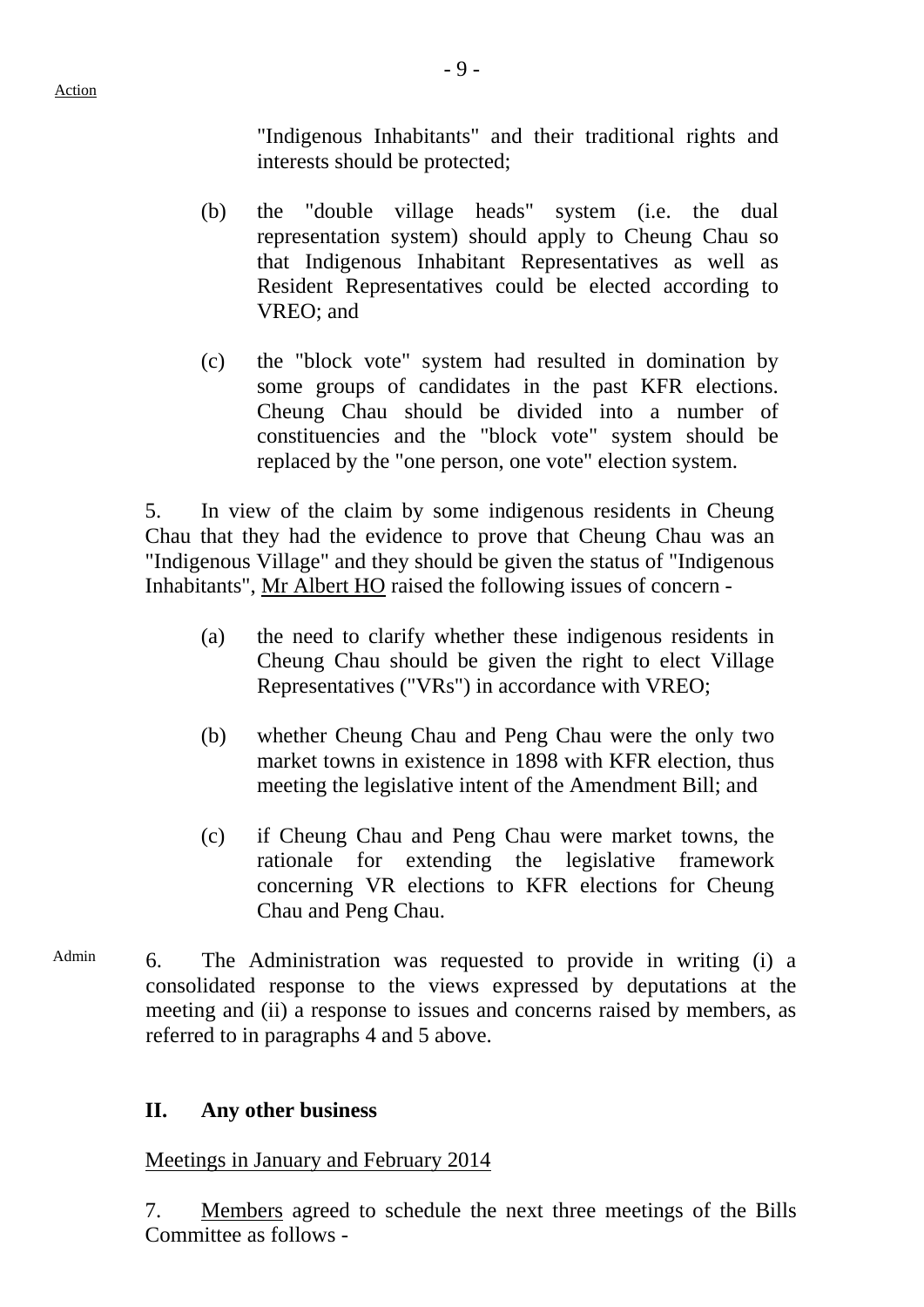- (a) 13 January 2014 (Monday), from 2:30 pm to 4:30 pm;
- (b) 7 February 2014 (Friday), from 8:30 am to 10:30 am; and
- (c) 24 February 2014 (Monday), from 10:45 am to 12:45 pm.
- 8. There being no other business, the meeting ended at 12:46 pm.

Council Business Division 2 Legislative Council Secretariat 29 January 2014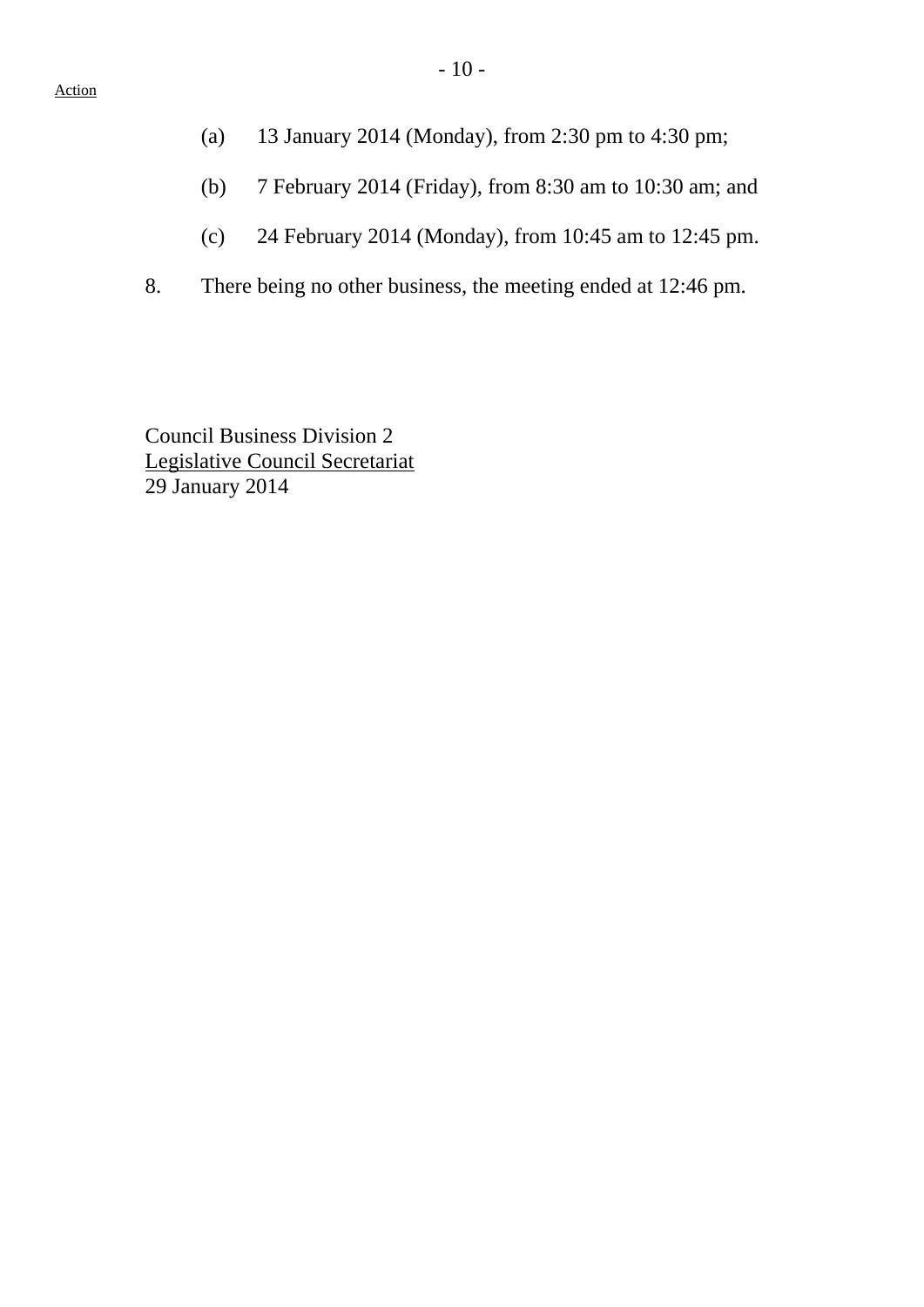#### **Annex**

# **Proceedings of the meeting of the Bills Committee on Rural Representative Election Legislation (Amendment) Bill 2013 on Monday, 6 January 2014, at 10:00 am in Conference Room 2 of the Legislative Council Complex**

| <b>Time</b><br>marker | <b>Speaker</b>                                              | Subject(s)                                                                                                                              | <b>Action</b><br><b>Required</b> |
|-----------------------|-------------------------------------------------------------|-----------------------------------------------------------------------------------------------------------------------------------------|----------------------------------|
| $000212 -$            | Chairman                                                    | The Chairman's opening remarks                                                                                                          |                                  |
| 000922                |                                                             |                                                                                                                                         |                                  |
| <b>Session One</b>    |                                                             |                                                                                                                                         |                                  |
| 000923 -<br>001138    | Mr WONG Hon-kuen, Peng<br>Chau Rural<br>Committee<br>("RC") | Presentation of views<br>(LC Paper No. $CB(2)594/13-14(01)$ )                                                                           |                                  |
| $001139 -$<br>001357  | Mr WONG Tang-kin, Wong<br>Wai Tsak Tong                     | Presentation of views<br>(LC)<br>Paper<br>Nos.<br>$CB(2)575/13-14(04),$<br>$CB(2)652/13-14(01) \& (04)$<br>and<br>$CB(2)660/13-14(01))$ |                                  |
| $001358 -$<br>001547  | Mr WONG Wai-ki                                              | Presentation of views<br>(LC Paper Nos. $CB(2)611/13-14(01)$<br>and<br>$CB(2)652/13-14(04))$                                            |                                  |
| $001548 -$<br>001811  | Mr WONG Kwok-kong                                           | Presentation of views<br>(LC Paper Nos. $CB(2)611/13-14(02)$ )<br>and<br>$CB(2)652/13-14(04))$                                          |                                  |
| $001812 -$<br>001929  | Mr WONG Kin-hoi                                             | Presentation of views<br>(LC Paper Nos. CB(2)652/13-14(02) & (04)<br>and CB(2)667/13-14(01))                                            |                                  |
| $001930 -$<br>002032  | Mr WONG Siu-cham                                            | Presentation of views<br>(LC Paper Nos. CB(2)652/13-14(04) and<br>$CB(2)667/13-14(02) \& (03))$                                         |                                  |
| $002033 -$<br>002215  | Mr WONG Chiu-tak                                            | Presentation of views<br>(LC Paper Nos. CB(2)652/13-14(04) and<br>$CB(2)667/13-14(04))$                                                 |                                  |
| $002216 -$<br>002254  | Mr WONG Kam-hong                                            | Presentation of views<br>(LC Paper Nos. CB(2)652/13-14(04) and<br>$CB(2)667/13-14(05))$                                                 |                                  |
| $002255 -$<br>002344  | Mr WONG Po-chung                                            | Presentation of views<br>(LC Paper Nos. CB(2)652/13-14(04) and<br>$CB(2)667/13-14(06))$                                                 |                                  |
| $002345 -$<br>002510  | Mr WONG Wan-leung                                           | Presentation of views<br>(LC Paper Nos. CB(2)652/13-14(04) and<br>$CB(2)667/13-14(07))$                                                 |                                  |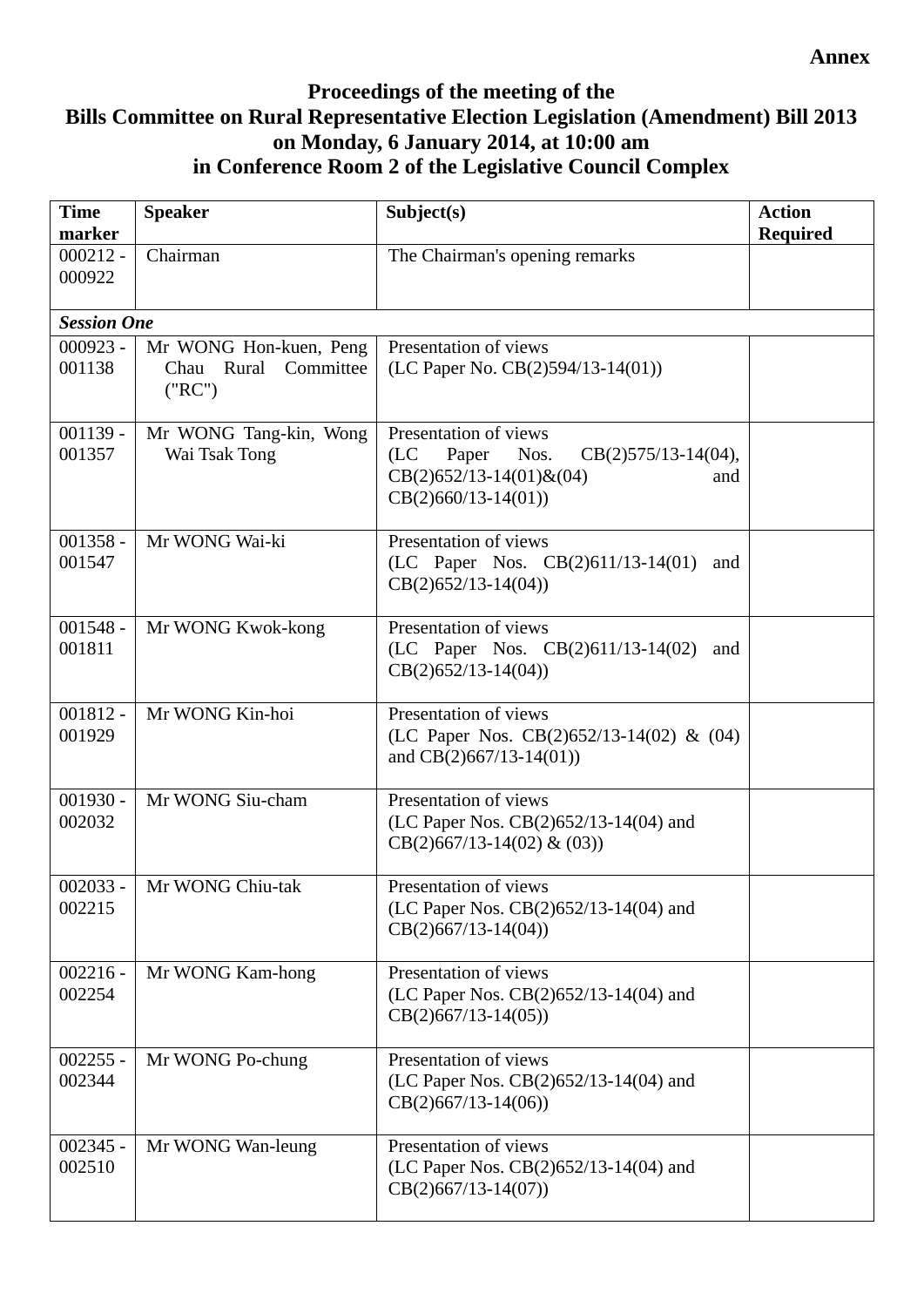| <b>Time</b><br>marker | <b>Speaker</b>                                                                                                                                                                                                             | Subject(s)                                                                                                                                                                                                                                                                                                                                                                                                                                                                                                                                           | <b>Action</b><br><b>Required</b> |
|-----------------------|----------------------------------------------------------------------------------------------------------------------------------------------------------------------------------------------------------------------------|------------------------------------------------------------------------------------------------------------------------------------------------------------------------------------------------------------------------------------------------------------------------------------------------------------------------------------------------------------------------------------------------------------------------------------------------------------------------------------------------------------------------------------------------------|----------------------------------|
| $002511 -$<br>002705  | Mr WONG Hung-hee                                                                                                                                                                                                           | Presentation of views<br>(LC Paper Nos. CB $(2)$ 652/13-14 $(03)$ and $(04)$ )                                                                                                                                                                                                                                                                                                                                                                                                                                                                       |                                  |
| $002706 -$<br>002742  | Mr WONG Chiu-kuen                                                                                                                                                                                                          | Presentation of views<br>(LC Paper Nos. CB(2)652/13-14(04) and<br>$CB(2)667/13-14(08))$                                                                                                                                                                                                                                                                                                                                                                                                                                                              |                                  |
| $002743 -$<br>002955  | <b>KWOK</b><br>Cheuk-kin,<br>Mr<br>Cheung Chau<br>Kai-Fong<br>Society                                                                                                                                                      | Presentation of views<br>(LC)<br>Paper<br>Nos.<br>$CB(2)575/13-14(05),$<br>$CB(2)611/13-14(03)$ and $(04)$ )                                                                                                                                                                                                                                                                                                                                                                                                                                         |                                  |
| $002956 -$<br>003130  | Ms TSANG Sau-ho                                                                                                                                                                                                            | Presentation of views                                                                                                                                                                                                                                                                                                                                                                                                                                                                                                                                |                                  |
| $003131 -$<br>003336  | Mr LEUNG Wai-neng                                                                                                                                                                                                          | Presentation of views<br>(LC Paper No. CB(2)608/13-14(01))                                                                                                                                                                                                                                                                                                                                                                                                                                                                                           |                                  |
| 003337 -<br>003544    | Mr CHOW Yuk-tong                                                                                                                                                                                                           | Presentation of views<br>(LC Paper No. CB(2)575/13-14(06))                                                                                                                                                                                                                                                                                                                                                                                                                                                                                           |                                  |
| $003545 -$<br>003754  | Mr ON Hing-ying                                                                                                                                                                                                            | Presentation of views<br>(LC Paper No. CB(2)575/13-14(07))                                                                                                                                                                                                                                                                                                                                                                                                                                                                                           |                                  |
| $003755 -$<br>004015  | Mr MAN Chen-fai, Heung<br>Yee Kuk New Territories<br>('HYK")                                                                                                                                                               | Presentation of views<br>(LC Paper Nos. $CB(2)575/13-14(08)$ )<br>and<br>$CB(2)611/13-14(05))$                                                                                                                                                                                                                                                                                                                                                                                                                                                       |                                  |
| $004016 -$<br>004116  | Mr ON Hing-yau, Peng Chau<br>Hoi<br>Clan's<br>Fung<br>Association                                                                                                                                                          | Presentation of views<br>(LC Paper No. CB(2)575/13-14(09))                                                                                                                                                                                                                                                                                                                                                                                                                                                                                           |                                  |
| $004117 -$<br>004222  | Mr WONG Hoi-yue,<br>Peng<br>Chau<br>Chung<br>Shan<br>Association Ltd.                                                                                                                                                      | Presentation of views<br>(LC Paper No. CB(2)575/13-14(10))                                                                                                                                                                                                                                                                                                                                                                                                                                                                                           |                                  |
| $004223 -$<br>004257  | Mr ON Ka-yim                                                                                                                                                                                                               | Presentation of views<br>(LC Paper No. CB(2)575/13-14(11))                                                                                                                                                                                                                                                                                                                                                                                                                                                                                           |                                  |
| $004258 -$<br>005434  | Chairman<br>Mr Albert HO<br>Mr WONG Hon-kuen, Peng<br>Chau RC<br><b>KWOK</b><br>Cheuk-kin,<br>Mr<br>Cheung Chau Kai-Fong<br>Society<br>Mr WONG Tang-kin, Wong<br>Wai Tsak Tong<br>Mr WONG Kwok-kong<br>Mr LEUNG Che-cheung | In response to Mr Albert HO's enquiry,<br>Mr WONG Hon-kuen of Peng Chau RC<br>reiterated his view against the idea of dividing<br>Peng Chau into several constituencies.<br>Pointing out that the number of electors who<br>voted in the last Peng Chau Kaifong<br>Representative ("KFR") election was only<br>about 1 700, he said that if Peng Chau was<br>divided into several constituencies, a candidate<br>would only need a rather small number of<br>votes to win a seat. This might affect the<br>representativeness of the elected person. |                                  |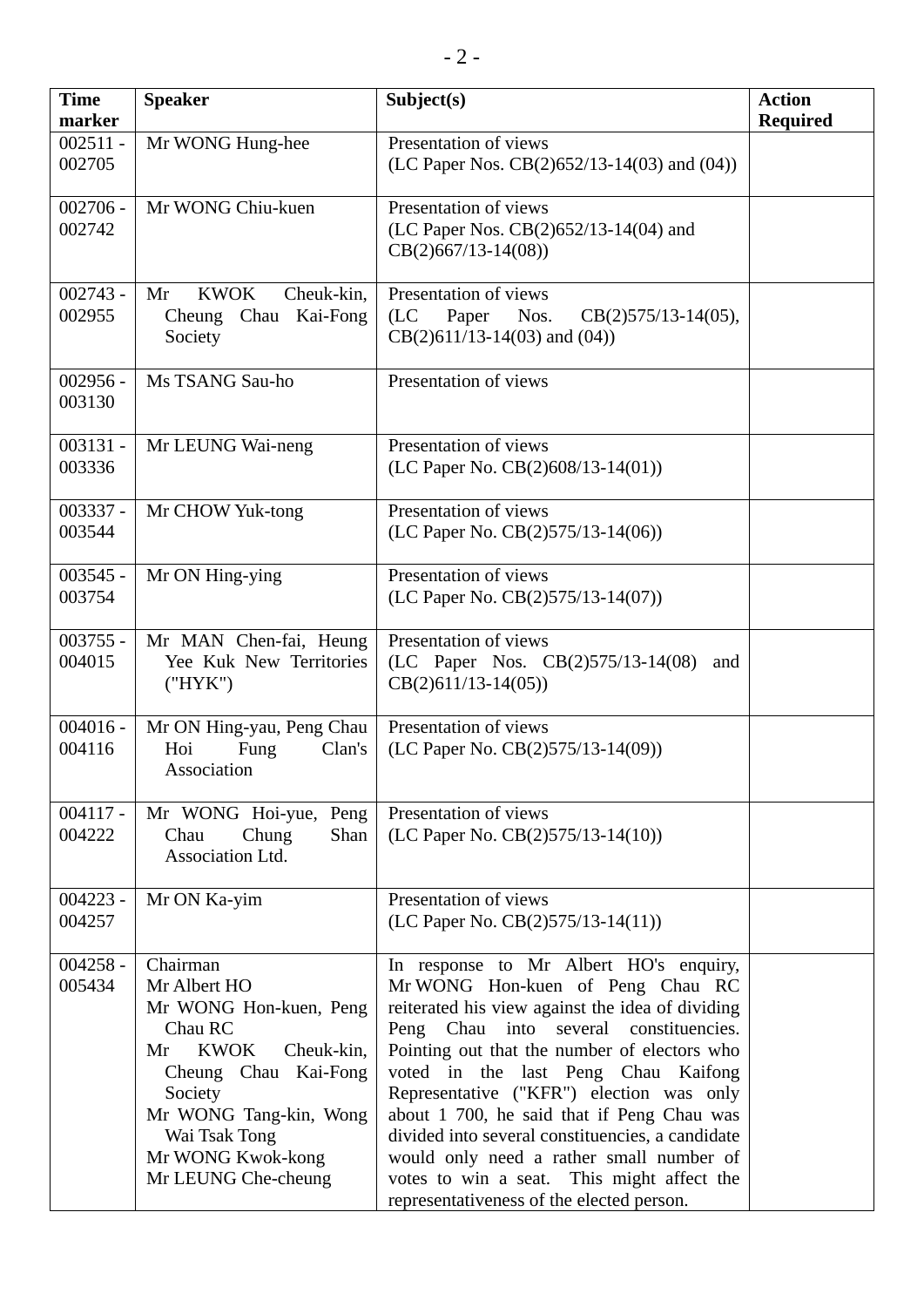| <b>Time</b>          | <b>Speaker</b>    | Subject(s)                                                                                                                                                                                                                                                                                                                                                                                                                                                                        | <b>Action</b>   |
|----------------------|-------------------|-----------------------------------------------------------------------------------------------------------------------------------------------------------------------------------------------------------------------------------------------------------------------------------------------------------------------------------------------------------------------------------------------------------------------------------------------------------------------------------|-----------------|
| marker               |                   |                                                                                                                                                                                                                                                                                                                                                                                                                                                                                   | <b>Required</b> |
|                      |                   | asked the deputations/<br>Albert HO<br>Mr<br>individuals which/who requested for the<br>inclusion of Cheung Chau onto the list of<br>"Indigenous Villages" under the Village<br>Representative Election Ordinance (Cap. 576)<br>("VREO") and the application of "double<br>village heads" system to Cheung Chau to give<br>views on the following issues -<br>(a) the "block vote" system for the elections of                                                                    |                 |
|                      |                   | KFRs for Cheung Chau; and<br>(b) the existing voting arrangement for the<br>election of 39 KFRs on the basis of one<br>single constituency.                                                                                                                                                                                                                                                                                                                                       |                 |
|                      |                   | Mr KWOK Cheuk-kin of Cheung Chau<br>Kai-Fong Society considered that Cheung<br>Chau<br>should be<br>divided<br>into<br>several<br>constituencies and the "one person, one vote"<br>election system should be adopted. He also<br>raised his concern about the unfairness arising<br>from the pooling of resources and the conduct<br>of joint electioneering activities by candidates<br>who had group affiliations.                                                              |                 |
|                      |                   | Reiterating the long history of Wong Wai Tsak<br>Tong in Cheung Chau, Mr WONG Tang-kin of<br>Wong Wai Tsak Tong and Mr WONG Kwok-<br>kong maintained their view that Cheung Chau<br>should be regarded as an "Indigenous Village"<br>and the "double village heads" system should<br>apply to Cheung Chau. Mr WONG Tang-kin<br>also said that the suggestion of dividing<br>Cheung Chau into several constituencies could<br>improve the representativeness of Cheung<br>Chau RC. |                 |
|                      |                   | Mr LEUNG Che-cheung's enquiry,<br>On<br>Mr WONG Tang-kin of Wong Wai Tsak Tong<br>said that Cheung Chau RC did not have<br>Indigenous Inhabitant Representatives in<br>Cheung Chau.<br>The indigenous villagers<br>could participate in KFR elections.                                                                                                                                                                                                                            |                 |
| $005435 -$<br>010025 | Chairman<br>Admin | The Administration's response as follows-<br>(a) Cheung Chau and Peng Chau were not<br>included in the Schedules to VREO<br>enacted in 2003 because they had never<br>had any Village Representative ("VR")                                                                                                                                                                                                                                                                       |                 |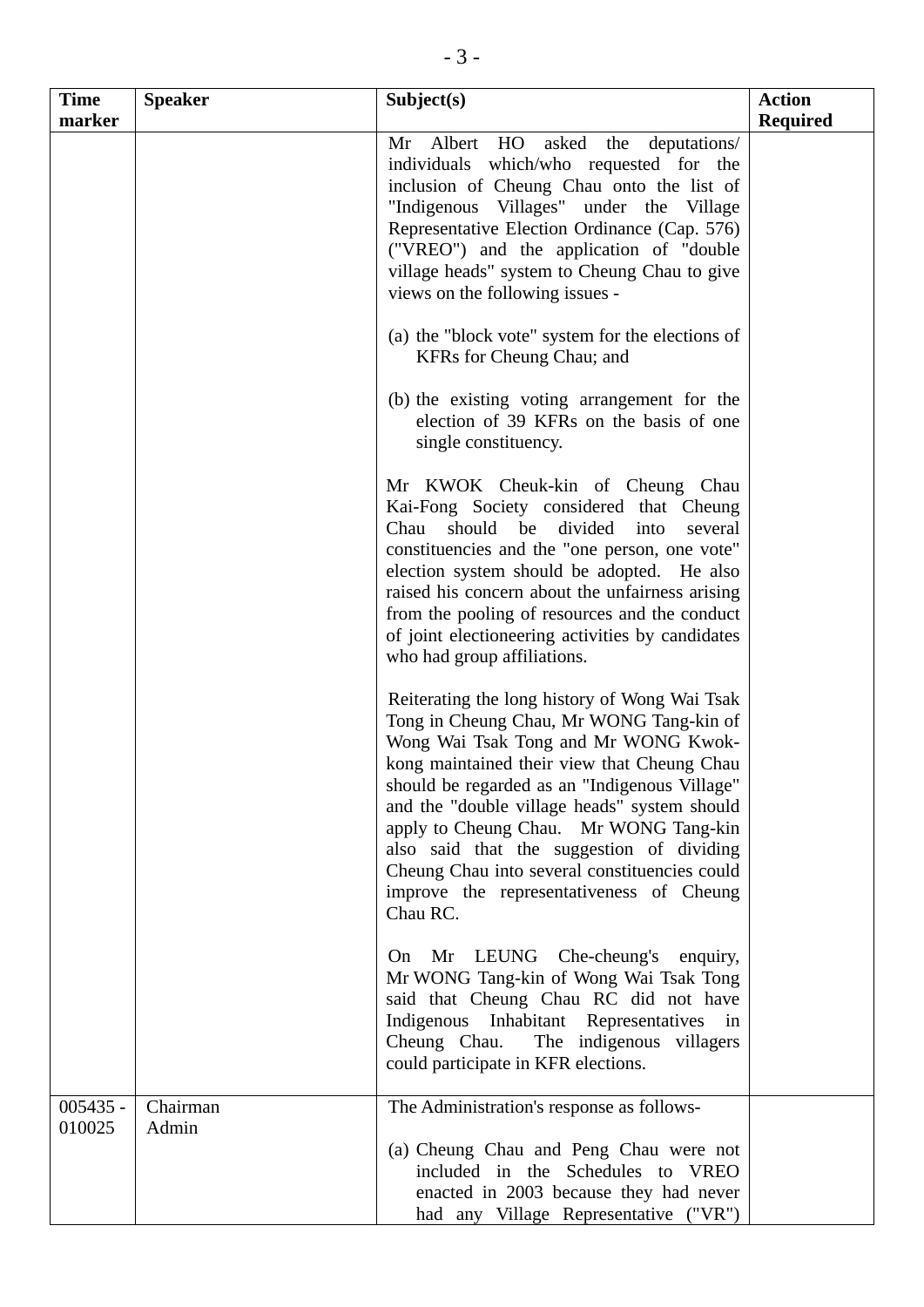| <b>Time</b><br>marker | <b>Speaker</b>                                   | Subject(s)                                                                                                                                                                                                                                                                                                                                                                                                                                                                                                                                                                                                                        | <b>Action</b><br><b>Required</b> |
|-----------------------|--------------------------------------------------|-----------------------------------------------------------------------------------------------------------------------------------------------------------------------------------------------------------------------------------------------------------------------------------------------------------------------------------------------------------------------------------------------------------------------------------------------------------------------------------------------------------------------------------------------------------------------------------------------------------------------------------|----------------------------------|
|                       |                                                  | election system, and were not indigenous<br>villages already in existence in 1898;                                                                                                                                                                                                                                                                                                                                                                                                                                                                                                                                                |                                  |
|                       |                                                  | (b) the reference made by the Administration<br>in concluding that Cheung Chau was a<br>market town, which included (i) the List of<br>Established Villages in the New Territories<br>compiled in 1991 by HYK and the former<br>Planning, Environment and Lands Branch,<br>(ii) the Block Lease that came into effect in<br>1905; and (iii) the New Territories Small<br>House Policy List of Recognised Villages<br>compiled by the Lands Department; and                                                                                                                                                                        |                                  |
|                       |                                                  | (c) the KFR seats of Cheung Chau RC and<br>Peng Chau RC were established around the<br>1950/60s. The whole island of Cheung<br>Chau and that of Peng Chau had always<br>been a single constituency, and the "block<br>vote" system had been adopted since the<br>establishment<br>of these<br>two<br>RC <sub>s</sub> .<br>The voting system had been operating<br>smoothly for years and was widely known<br>and accepted. The legislative principle of<br>the Administration was to respect and<br>retain the existing number of seats and<br>voting method of the KFR election while<br>bringing it under statutory regulation. |                                  |
| <b>Session Two</b>    |                                                  |                                                                                                                                                                                                                                                                                                                                                                                                                                                                                                                                                                                                                                   |                                  |
| $010026 -$<br>010319  | Chairman                                         | The Chairman's introductory remarks                                                                                                                                                                                                                                                                                                                                                                                                                                                                                                                                                                                               |                                  |
| $010320 -$<br>010339  | Mr KWOK Heung                                    | Presentation of views<br>(LC Paper No. CB(2)575/13-14(12))                                                                                                                                                                                                                                                                                                                                                                                                                                                                                                                                                                        |                                  |
| $010340 -$<br>010349  | Mr LAW Sai-ko                                    | Presentation of views<br>(LC Paper No. CB(2)575/13-14(13))                                                                                                                                                                                                                                                                                                                                                                                                                                                                                                                                                                        |                                  |
| $010350 -$<br>010405  | Mr LO Shui-shun                                  | Presentation of views<br>(LC Paper No. CB(2)575/13-14(15))                                                                                                                                                                                                                                                                                                                                                                                                                                                                                                                                                                        |                                  |
| $010406 -$<br>010428  | Mr ON Sing-yick                                  | Presentation of views<br>(LC Paper No. CB(2)575/13-14(16))                                                                                                                                                                                                                                                                                                                                                                                                                                                                                                                                                                        |                                  |
| $010429 -$<br>010659  | Ms FAN Miu-king                                  | Presentation of views<br>(LC Paper No. CB(2)596/13-14(01))                                                                                                                                                                                                                                                                                                                                                                                                                                                                                                                                                                        |                                  |
| $010700 -$<br>010954  | <b>YUNG</b><br>Chi-ming,<br>Mr<br>Cheung Chau RC | Presentation of views<br>(LC Paper No. CB(2)575/13-14(18))                                                                                                                                                                                                                                                                                                                                                                                                                                                                                                                                                                        |                                  |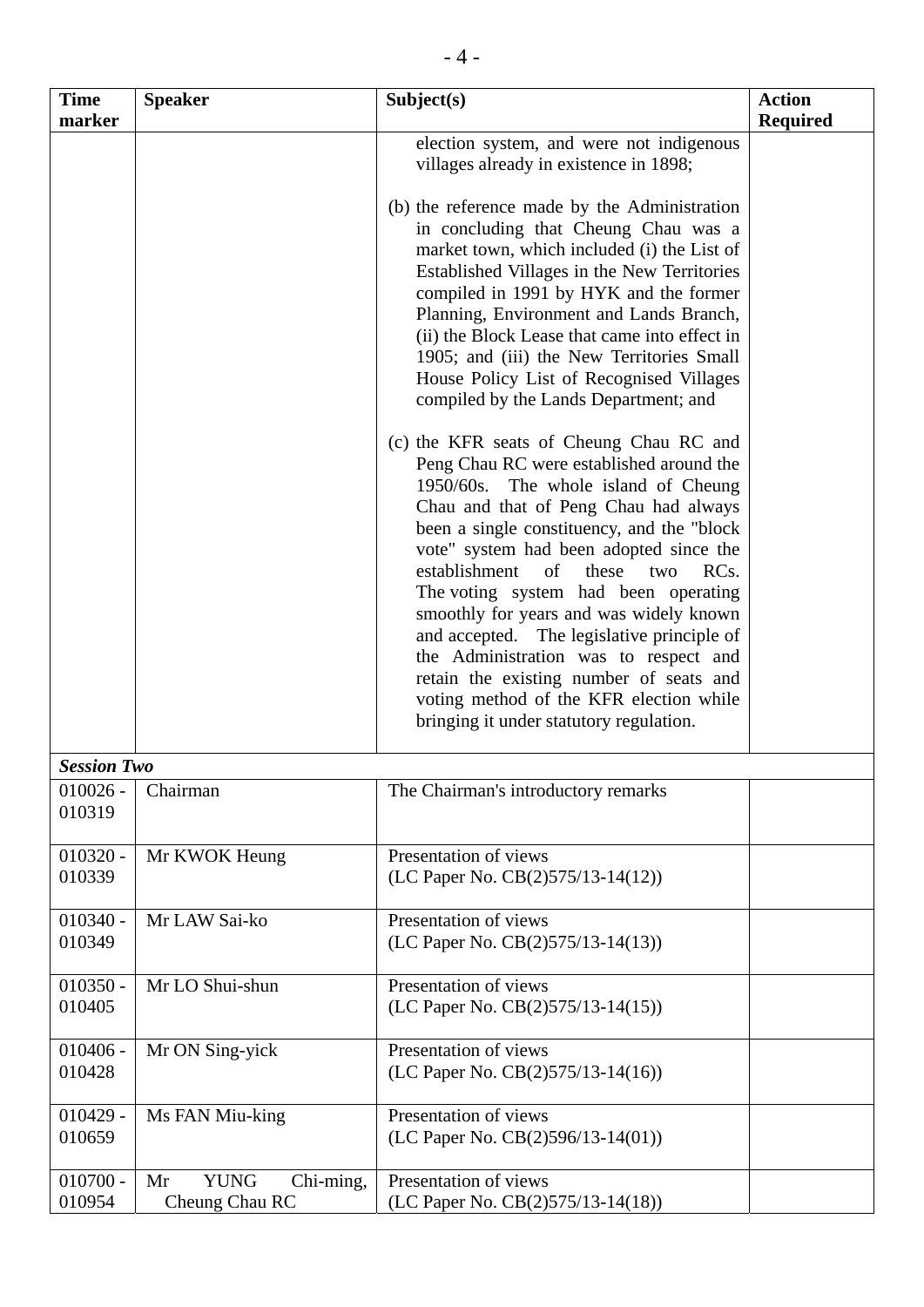| <b>Time</b><br>marker | <b>Speaker</b>                                                                                                                             | Subject(s)                                                                                                                                                                                                                                                                                                                   | <b>Action</b><br><b>Required</b> |
|-----------------------|--------------------------------------------------------------------------------------------------------------------------------------------|------------------------------------------------------------------------------------------------------------------------------------------------------------------------------------------------------------------------------------------------------------------------------------------------------------------------------|----------------------------------|
| $010955 -$<br>011210  | Mr CHEUNG Ming-fai                                                                                                                         | Presentation of views<br>(LC Paper No. CB(2)596/13-14(02))                                                                                                                                                                                                                                                                   |                                  |
| $011211 -$<br>011308  | Mr WONG Fai-man                                                                                                                            | Presentation of views<br>(LC Paper No. CB(2)596/13-14(03))                                                                                                                                                                                                                                                                   |                                  |
| $011309 -$<br>011537  | Mr LI Wing-sang                                                                                                                            | Presentation of views<br>(LC Paper No. CB(2)596/13-14(04))                                                                                                                                                                                                                                                                   |                                  |
| $011538 -$<br>011724  | Mr Rico LO Wan-kai                                                                                                                         | Presentation of views<br>(LC Paper No. CB(2)596/13-14(06))                                                                                                                                                                                                                                                                   |                                  |
| $011725 -$<br>011842  | Ms Mealoha KWOK Wai-<br>man                                                                                                                | Presentation of views<br>(LC Paper No. $CB(2)596/13-14(07)$ )                                                                                                                                                                                                                                                                |                                  |
| $011843 -$<br>012020  | Ms LEE Kwai-chun, Cheung<br>Island<br>Women's<br>Chau<br>Association Ltd.                                                                  | Presentation of views<br>(LC Paper No. CB(2)596/13-14(08))                                                                                                                                                                                                                                                                   |                                  |
| $012021 -$<br>012227  | Mr CHAN Tak-ming                                                                                                                           | Presentation of views<br>(LC Paper No. CB(2)575/13-14(19))                                                                                                                                                                                                                                                                   |                                  |
| $012228 -$<br>012425  | Mr PANG Wah-kan, Hong<br>Fishermen's<br>Kong<br>Association (Cheung Chau<br>Office)                                                        | Presentation of views<br>(LC Paper No. CB(2)596/13-14(09))                                                                                                                                                                                                                                                                   |                                  |
| $012426 -$<br>012634  | Mr Patrick CHO                                                                                                                             | Presentation of views<br>(LC Paper No. $CB(2)596/13-14(10)$ )                                                                                                                                                                                                                                                                |                                  |
| $012635 -$<br>012923  | Ms CHAU Chuen-heung                                                                                                                        | Presentation of views<br>(LC Paper No. $CB(2)594/13-14(02)$ )                                                                                                                                                                                                                                                                |                                  |
| $012924 -$<br>013731  | Chairman<br>Mr Albert HO<br>Mr CHAN Tak-ming<br>Mr LI Wing-sang<br>Ms CHAU Chuen-heung<br><b>YUNG</b><br>Chi-ming,<br>Mr<br>Cheung Chau RC | In response to Mr Albert HO's enquiry,<br>deputations/individuals explained their reasons<br>for not supporting the suggestion of dividing<br>Cheung<br>Chau<br>into<br>number<br>a<br>of<br>constituencies/electoral districts so that KFRs<br>could<br>be<br>elected for<br>the<br>respective<br>constituencies/districts. |                                  |
| $013732 -$<br>014600  | <b>Break</b>                                                                                                                               |                                                                                                                                                                                                                                                                                                                              |                                  |
| <b>Session Three</b>  |                                                                                                                                            |                                                                                                                                                                                                                                                                                                                              |                                  |
| $014601 -$<br>014839  | Chairman                                                                                                                                   | The Chairman's introductory remarks                                                                                                                                                                                                                                                                                          |                                  |
| $014840 -$<br>015129  | Mr YIP Siu-hong                                                                                                                            | Presentation of views<br>(LC Paper No. CB(2)596/13-14(11))                                                                                                                                                                                                                                                                   |                                  |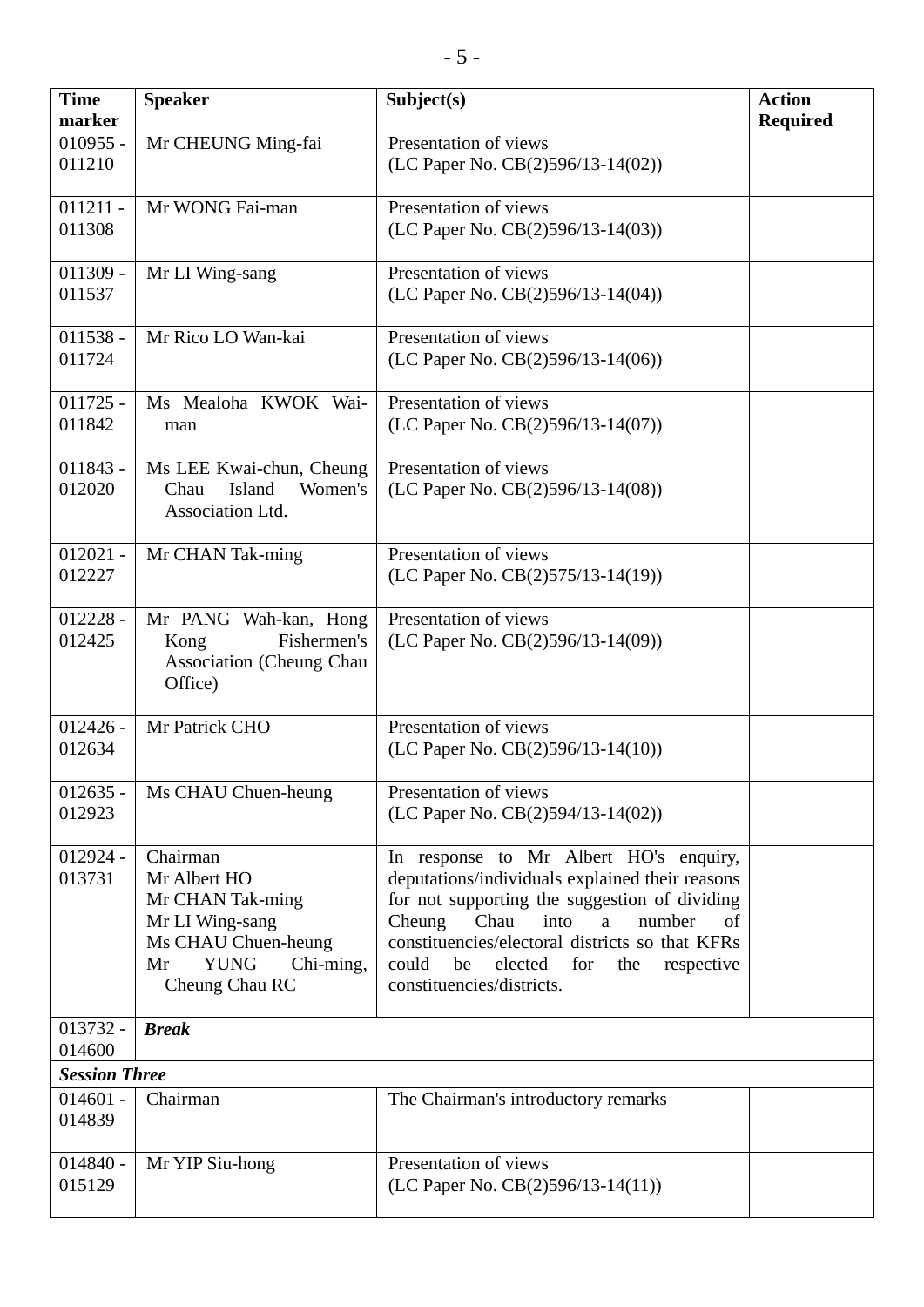| <b>Time</b><br>marker | <b>Speaker</b>                                                                     | Subject(s)                                                                                                                                                                      | <b>Action</b><br><b>Required</b> |
|-----------------------|------------------------------------------------------------------------------------|---------------------------------------------------------------------------------------------------------------------------------------------------------------------------------|----------------------------------|
| $015130 -$<br>015308  | Mr HO Chi-wai, 中國香港<br>致公協會                                                        | Presentation of views<br>(LC Paper No. CB(2)575/13-14(25))                                                                                                                      |                                  |
| $015309 -$<br>015536  | Mr LEUNG Hon-wai, 長洲<br>居民事務委員會                                                    | Presentation of views<br>(LC Paper No. CB(2)575/13-14(25))                                                                                                                      |                                  |
| $015537 -$<br>015601  | Mr LAW Yun-wah, 離島旅<br>遊協進會                                                        | Presentation of views<br>(LC Paper No. CB(2)575/13-14(25))                                                                                                                      |                                  |
| $015602 -$<br>015833  | <b>KWONG</b><br>Ms<br>Wai-kuen,<br>中國香港珠三角漁農<br>畜牧聯合會                              | Presentation of views<br>(LC Paper No. CB(2)575/13-14(25))                                                                                                                      |                                  |
| $015834 -$<br>020109  | Mr KWONG Sai-loi.<br>中國<br>香港高等教育中醫藥<br>協進會                                        | Presentation of views<br>(LC Paper No. CB(2)575/13-14(25))                                                                                                                      |                                  |
| $020110 -$<br>020318  | Ms CHUNG Chui-ling                                                                 | Presentation of views<br>(LC Paper No. CB(2)596/13-14(13))                                                                                                                      |                                  |
| $020319 -$<br>020507  | Mr HO Lai-on, Hong Kong<br>Cheung Chau Bun Festival<br>Committee                   | Presentation of views<br>(LC Paper No. CB(2)596/13-14(15))                                                                                                                      |                                  |
| $020508 -$<br>020336  | Mr LUK Sheung-lai                                                                  | Presentation of views<br>(LC Paper No. CB(2)596/13-14(16))                                                                                                                      |                                  |
| $020637 -$<br>020853  | <b>CHAN</b><br>Mr<br>Man-kwong,<br>Cheung Chau Wai Chiu<br>County Association Ltd. | Presentation of views<br>(LC Paper No. CB(2)575/13-14(26))                                                                                                                      |                                  |
| $020854 -$<br>021111  | Mr LAI Tze-man                                                                     | Presentation of views<br>(LC Paper No. $CB(2)608/13-14(02)$ )                                                                                                                   |                                  |
| $021112 -$<br>021216  | Mr LEUNG Ko-kee                                                                    | Presentation of views<br>(LC Paper No. CB(2)608/13-14(03))                                                                                                                      |                                  |
| $021217 -$<br>021344  | Mr LEE Man-on                                                                      | Presentation of views<br>(LC Paper No. CB(2)608/13-14(04))                                                                                                                      |                                  |
| $021345 -$<br>021410  | Mr LEE Chi-ngan                                                                    | Presentation of views<br>(LC Paper No. CB(2)608/13-14(05))                                                                                                                      |                                  |
| $021411 -$<br>022151  | Chairman<br>Mr Albert HO<br>Admin                                                  | Follow-up discussion on some deputations'<br>claim that they should be given the status of<br>"Indigenous Inhabitants" of Cheung Chau.<br>The Administration's responses that - |                                  |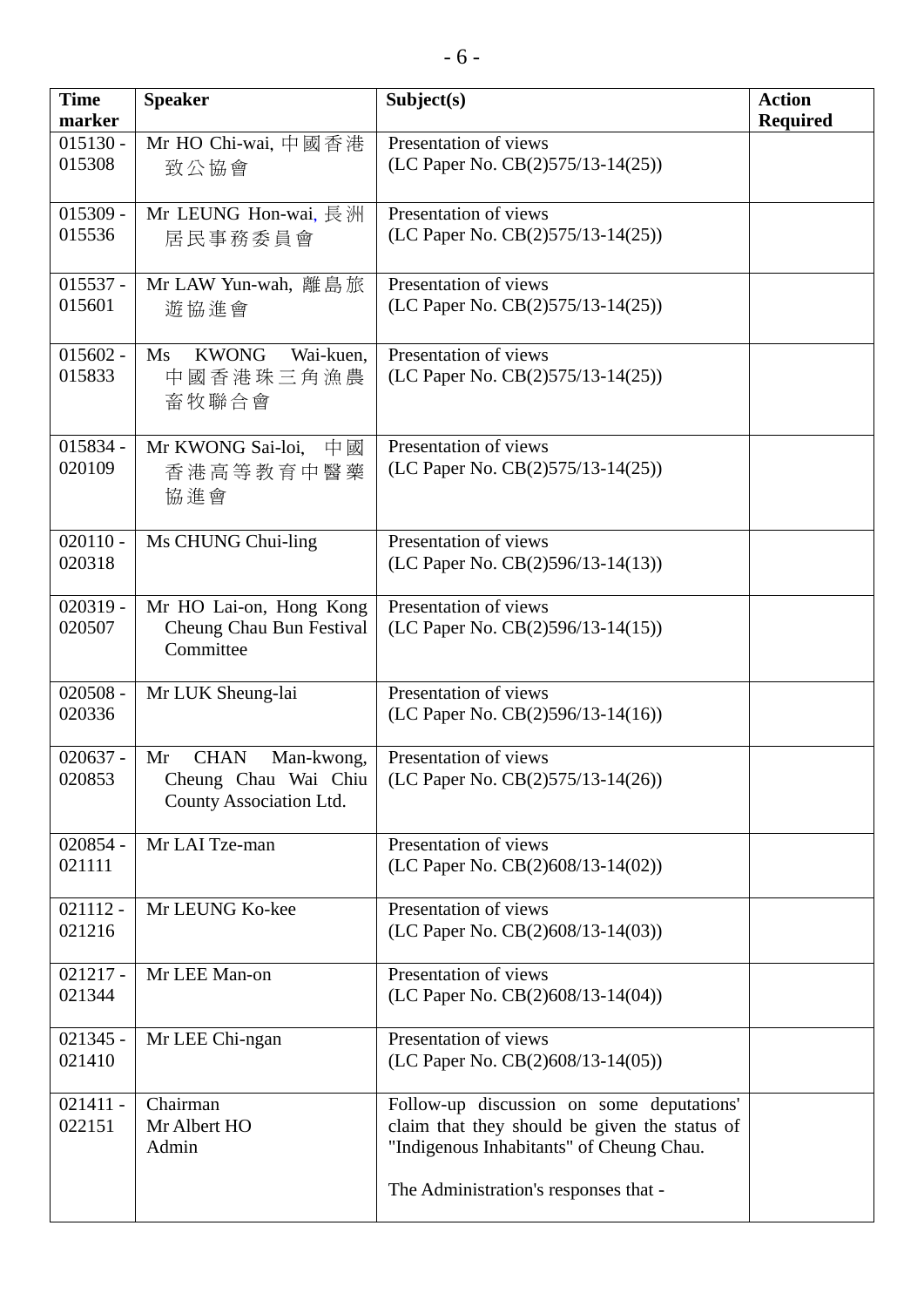| <b>Time</b><br>marker | <b>Speaker</b> | Subject(s)                                                                                                                                                                                                                                                                                                                                                                                                                                                                                                | <b>Action</b><br><b>Required</b> |
|-----------------------|----------------|-----------------------------------------------------------------------------------------------------------------------------------------------------------------------------------------------------------------------------------------------------------------------------------------------------------------------------------------------------------------------------------------------------------------------------------------------------------------------------------------------------------|----------------------------------|
|                       |                | (a) to be included in the schedule of VREO,<br>an "Indigenous Village" should satisfy two<br>requirements, viz. the relevant village<br>should have been in existence in 1898 and<br>a village representation system should<br>have been established in the relevant<br>village in 1999;                                                                                                                                                                                                                  |                                  |
|                       |                | (b) Cheung Chau was included in the List of<br>Established Villages in the New Territories<br>and was indicated as a market town<br>therein;                                                                                                                                                                                                                                                                                                                                                              |                                  |
|                       |                | (c) Cheung Chau was not included in the List<br>of Recognized Villages under the New<br>Territories Small House Policy compiled<br>by the Lands Department;                                                                                                                                                                                                                                                                                                                                               |                                  |
|                       |                | (d) the Block Lease of Cheung Chau did not<br>contain any village name therein; and                                                                                                                                                                                                                                                                                                                                                                                                                       |                                  |
|                       |                | (e) Cheung Chau was not an indigenous<br>village already in existence in 1898 and<br>had never had any VR or VR system.<br>Thus, Cheung Chau was not included in<br>the list of indigenous villages under<br>VREO;                                                                                                                                                                                                                                                                                        |                                  |
|                       |                | Committee<br><b>Bills</b><br>$(f)$ the<br>Village<br>on<br>Legislation<br>Election<br>Representative<br>(Miscellaneous Amendments) Bill 2009<br>had detailed deliberations about the<br>non-inclusion of Cheung Chau in the<br>Schedules to VREO;                                                                                                                                                                                                                                                         |                                  |
|                       |                | (g) regarding the claim that a Gazette Notice<br>published in 1899 showed that Cheung<br>Chau was a village and had VRs, the<br>Administration explained that the said<br>Gazette Notice was published pursuant to<br>the then Local Communities Ordinance,<br>which aimed to divide the New Territories<br>into districts and sub-districts to facilitate<br>administration.<br>That Ordinance<br>and<br>Gazette Notice were not related to the VR<br>system and that Ordinance was repealed in<br>1910; |                                  |
|                       |                | (h) under the existing policy, villagers in the<br>villages in the List of<br>established<br>Established Villages in the New Territories                                                                                                                                                                                                                                                                                                                                                                  |                                  |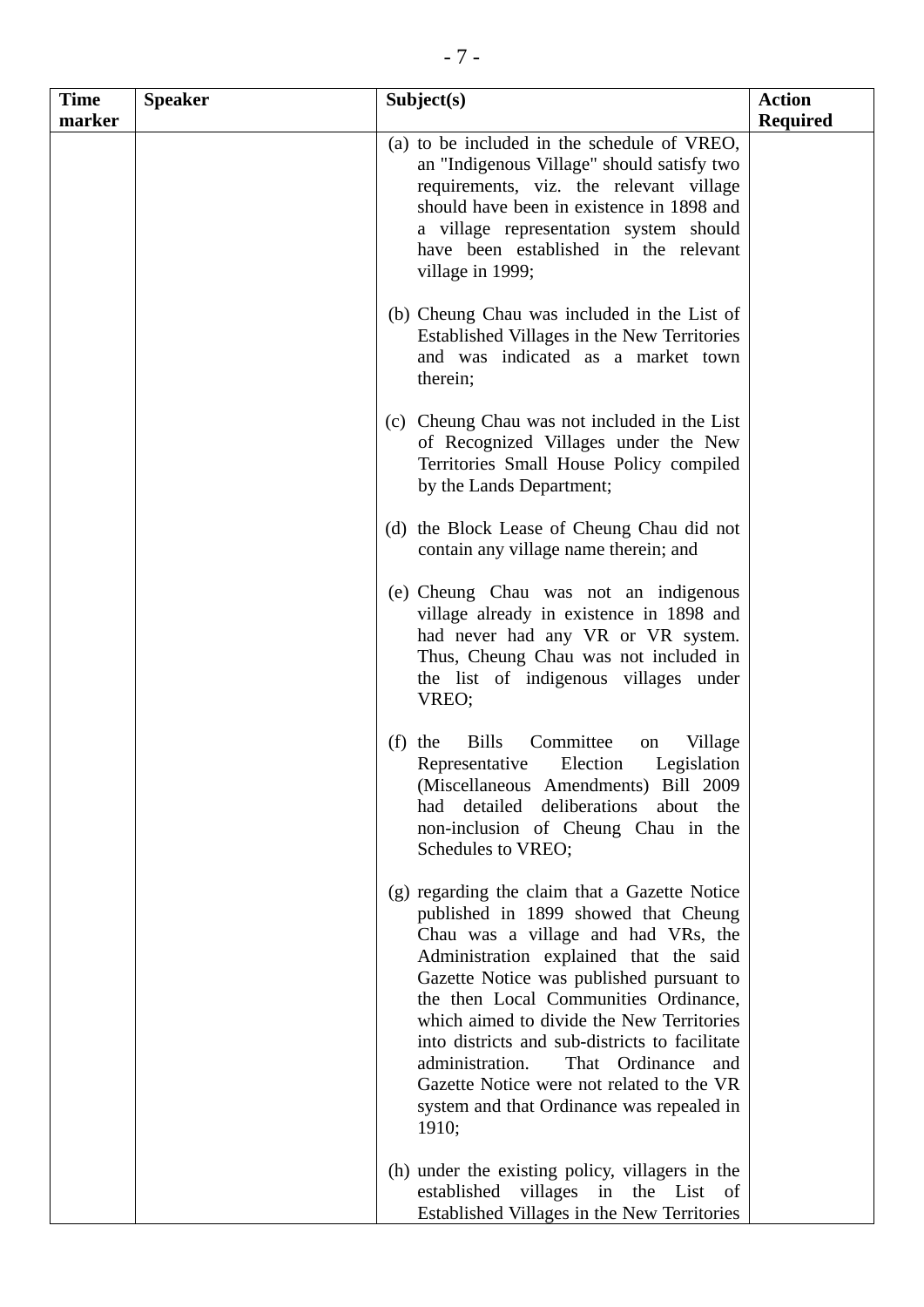| <b>Time</b><br>marker | <b>Speaker</b>                                                             | Subject(s)                                                                                                                                                                                                                                                                                                                                                                                                                                                                                                                                                                          | <b>Action</b><br><b>Required</b> |
|-----------------------|----------------------------------------------------------------------------|-------------------------------------------------------------------------------------------------------------------------------------------------------------------------------------------------------------------------------------------------------------------------------------------------------------------------------------------------------------------------------------------------------------------------------------------------------------------------------------------------------------------------------------------------------------------------------------|----------------------------------|
|                       |                                                                            | eligible<br>for<br>exemption.<br>rates<br>were<br>However, the list clearly indicated that<br>Cheung Chau was a market town; and<br>(i) all residents in Cheung Chau residing on<br>the island for at least 10 consecutive years<br>were eligible for burial on Cheung Chau.<br>Applications for burial were processed by<br>the Food and Environmental Hygiene<br>Department ("FEHD") instead of District<br>Offices.<br>Burials were effected in<br>cemeteries/crematoria under FEHD and<br>there was no Permitted Burial Grounds as<br>in the case for "Indigenous Inhabitants". |                                  |
| $022152 -$<br>022428  | Chairman<br>Mr TAM Yiu-chung                                               | Mr TAM Yiu-chung's expression of support for<br>the Rural Representative Election Legislation<br>(Amendment) Bill 2013 ("the Bill") and the<br>early passage of the provisions in the Bill as<br>drafted.                                                                                                                                                                                                                                                                                                                                                                           |                                  |
| $022429 -$<br>022904  | Chairman<br>Mr LEUNG Hon-wai, 長洲<br>居民事務委員會<br>Mr HO Chi-wai, 中國香港<br>致公協會 | Deputations reiterating their views on the Bills<br>as presented in their submissions.                                                                                                                                                                                                                                                                                                                                                                                                                                                                                              |                                  |
| $022905 -$<br>023210  | Chairman<br>Miss Alice MAK<br>Admin                                        | The Administration's response to Miss Alice<br>MAK's concerns about the public consultation<br>on the legislative proposals in the Bill and the<br>publicity made on the concept of "Indigenous<br>Villages" under VREO.                                                                                                                                                                                                                                                                                                                                                            |                                  |
| $023211 -$<br>023450  | Chairman<br>ALA3                                                           | The status of Cheung Chau as an "Indigenous<br>Village"<br>claimed<br>by<br>as<br>some<br>deputations/individuals; the dispute relating to<br>Wong Wai Tsak Tong's land ownership in<br>Cheung Chau and the settlement of Wong Wai<br>Tsak Tong's claim for compensation under the<br>Block Crown Lease (Cheung Chau) Ordinance<br>(Cap. 488).                                                                                                                                                                                                                                      |                                  |
| $023451 -$<br>024416  | Chairman<br>Mr Albert HO<br>Admin                                          | Mr Albert HO's emphasis of the need to clarify<br>whether indigenous residents in Cheung Chau<br>should have the right to elect VRs in<br>accordance with VREO.<br>Enquiries<br>on<br>whether Cheung Chau and Peng Chau were<br>the only two market towns in existence, and<br>the rationale for extending the legislative<br>framework concerning VR elections to KFR                                                                                                                                                                                                              |                                  |